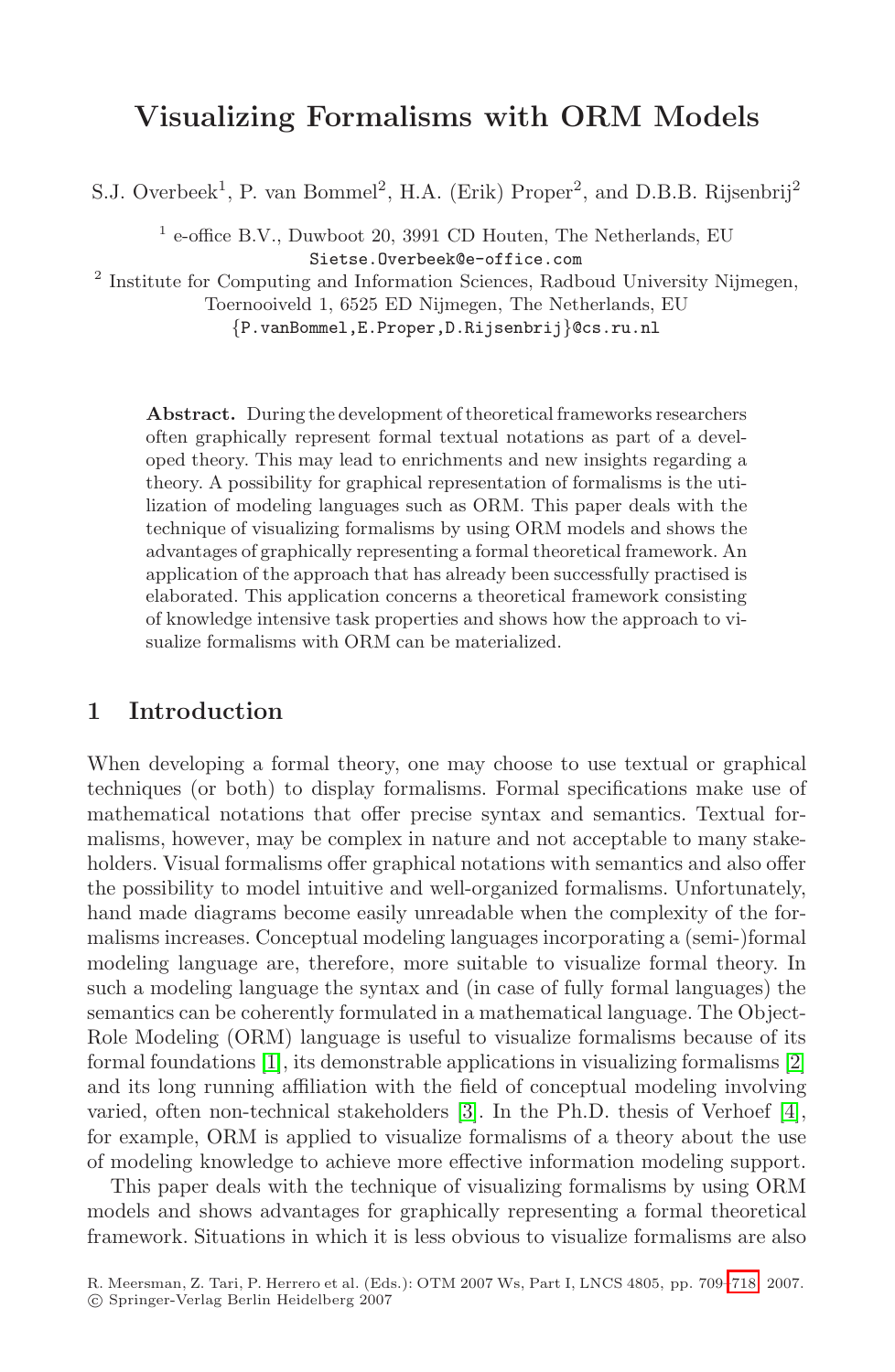<span id="page-1-2"></span>discussed. It is assumed that the reader is familiar with ORM. Section 2 first introduces the basics of visualizing formalisms with ORM. An application of the approach that has already been successfully practised is explained in section 3. Furthermore, other known approaches to visualize formalisms are discussed in section 4 and are compared with our approach. Eventually, the paper is concluded in section 5.

## **2 Visualization of Formalisms with ORM Models**

<span id="page-1-0"></span>In this section is elaborated how formalisms and constraints can be visualized by means of ORM. [Se](#page-1-0)veral advantages an[d](#page-2-0) [d](#page-2-0)isadvantages are considered to indicate for whic[h](#page-1-0) [s](#page-1-0)ituations it is more respectively less obvious to visualize a formal model with ORM models.

### **2.1 Visualization of Basic and Complex Formalisms**

Throughout this section our ideas are explained how to graphically represent formal notations as part of a theoretical framework. Assume that a theoretical framework consists of the functions 1 up to and including 5 as explained below. First, suppose that function 1 can be depicted as follows:

$$
\mathsf{F}: \mathcal{X} \to \mathcal{Y} \tag{1}
$$

<span id="page-1-1"></span>The expre[s](#page-1-0)sion  $F(x) = y$  states that for an element x as part of the set X function 1 returns an element y from the set  $\mathcal Y$ . The sets as part of a function are visualized as object types in ORM. If dictated by the nature of the mathematical function, constraints such as total role constraints or uniqueness constraints should be added to a possible ORM model. As such, a uniqueness constraint should be added to the role of object type  $X$ . This ensures that every instance of object type  $\mathcal X$  that plays a role in the corresponding fact type is unique. A total role constraint should also be added to object type  $\mathcal{X}$ , because function 1 prescribes that every instance of object type  $\mathcal X$  should play a role in the fact type. [A](#page-1-0) bit [mo](#page-1-1)re complex function such as the one depicted below may also be [p](#page-2-1)art of a formal model:

$$
G: \mathcal{W} \times \mathcal{X} \times \mathcal{Y} \to \mathcal{Z}
$$
 (2)

The expression  $G(w, x, y) = z$  shows that for  $w \in \mathcal{W}, x \in \mathcal{X}$  and  $y \in \mathcal{Y}$  function 2 returns an element  $z \in \mathcal{Z}$ . Assume that the set W contains constants, so that  $W = \{a, b, c\}$ . The set W can now be visualize[d a](#page-1-1)s a value type in the ORM model (indicated by parentheses), together with its corresponding values. Suppose that functions 1 and 2 are part of one and the same formal model. These two separate functions can now visually integrate in one ORM model as is shown in figure 1. Normally, when such functions as part of formal models are depicted one by one in the text and then textually explained, such an overview cannot be given. In that case, there is a chance that the reader of a formal model misses the interconnection between the functions of a formal model. This might make a formal model difficult to understand. To be certain that function 2 is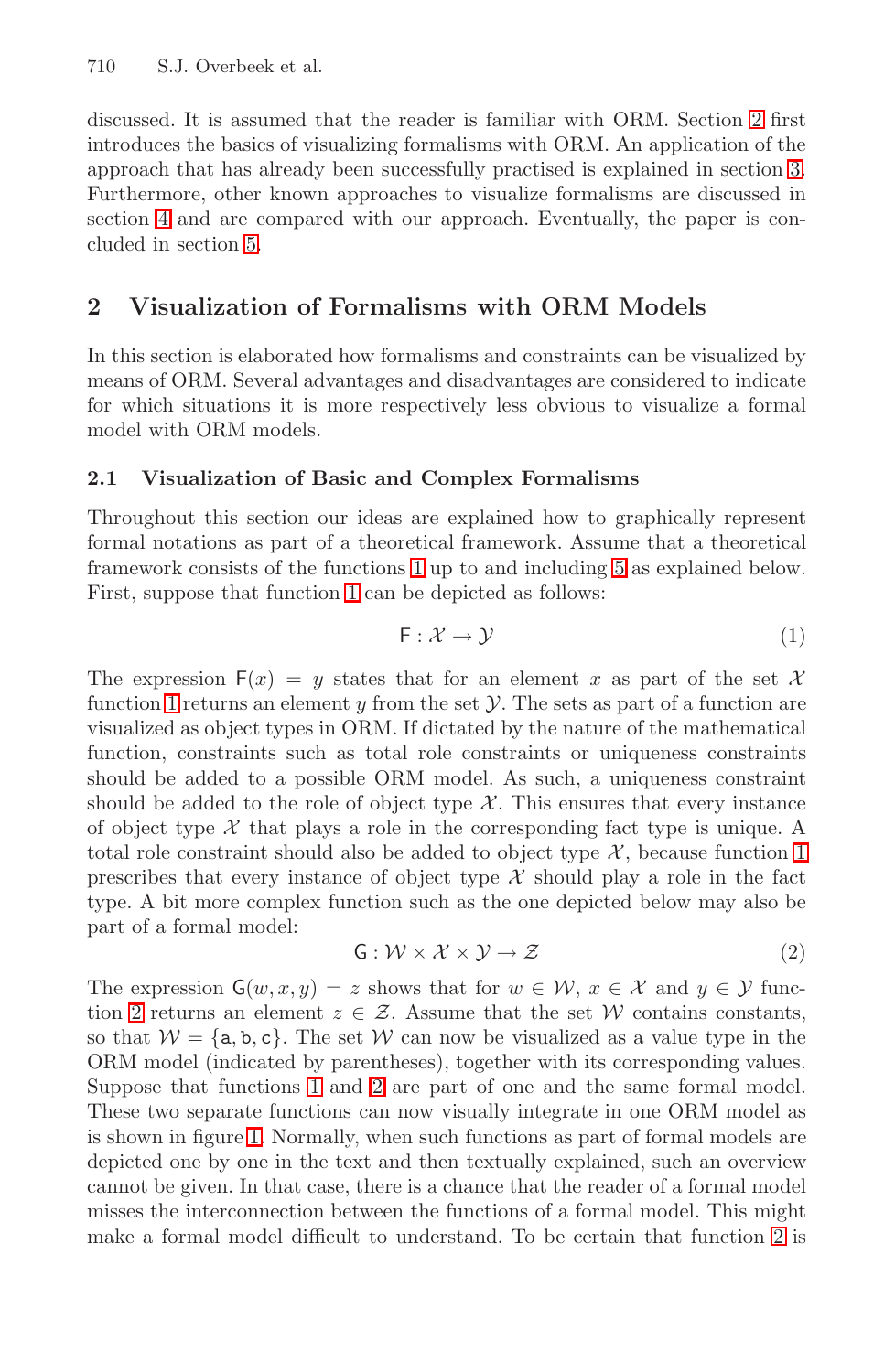<span id="page-2-1"></span>

**Fig. 1.** ORM model of two functions

correctly visualized, the introduction of an objectified fact type is necessary as can be seen in figure 1.

It is interesting to expand the ORM model with two more functions that incorporate additional mathematical symbols. The following function takes an element of the set  $\mathcal Z$  as parameter and returns a (real) value from 0 up to and including 1:

$$
\mathsf{H} : \mathcal{Z} \to [0, 1] \tag{3}
$$

Thus, the expression  $H(z)=0.5$  shows that for  $z \in \mathcal{Z}$  the [v](#page-9-5)alue 0.5 is returned. The following function returns an element from the powerset of the set  $\mathcal{Z}$ :

$$
I: \mathcal{W} \to \wp(\mathcal{Z}) \tag{4}
$$

<span id="page-2-0"></span>The expression  $I(w) = Z$  shows that for  $w \in W$  the set Z is returned, where  $Z \subseteq \mathcal{Z}$ . The powerset of the set  $\mathcal Z$  should be visualized as a *power type* in the ORM model, as introduced by [5]. An instance of a power type is identified by its elements, just as a set is identified by its elements (axiom of extensionality) [6]. Normally, a set denoted in a function is displayed as an object type which equals the name of the [se](#page-2-0)t. Regarding function 3, however, the number range  $[0, 1]$  is unnamed. There is a possibility to visualize this by introducing a value type named 'number', which includes values ranging from 0 up to and including 1.

Before [v](#page-3-0)isualizing the functions discussed so far, the following more complex function is tackled:

$$
J: \mathcal{V} \to (\mathcal{X} \to \mathcal{Y})
$$
 (5)

An example expression of this function can be denoted as  $J_v(x) = y$ , where  $v \in V$ ,  $x \in \mathcal{X}$  and  $y \in \mathcal{Y}$ . Note that function 5 is not the same as  $J : (\mathcal{V} \times \mathcal{X}) \to \mathcal{Y}$  because of the placed parentheses. Instead, it can be equated to  $J: \mathcal{V} \to \varphi(\mathcal{X} \times \mathcal{Y})$ . Figure 2 shows a complete overview of the functions defined up till now.

As can be seen in figure 2, an exclusion constraint has been added. Up till now, the visualization of complex constraints in an ORM model has not been discussed. The following section deals with this matter.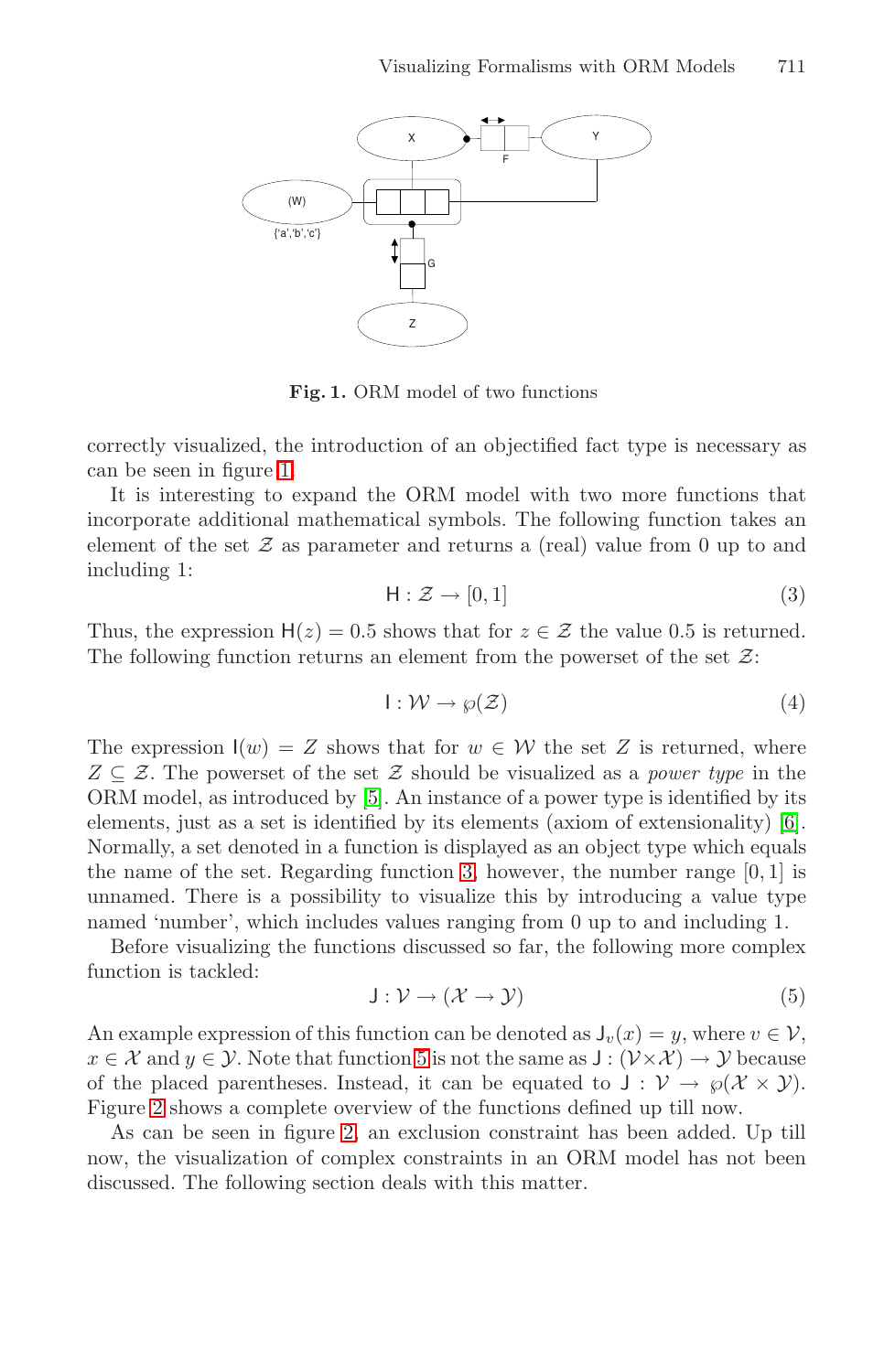

**Fig. 2.** ORM model of an example formal model

### <span id="page-3-1"></span><span id="page-3-0"></span>**2.2 Visualization of Complex Constraints**

At least two main reasons underlie the need to visualize more complex constraints. A first reason is that d[uri](#page-3-0)ng domain analysis (in this case the analysis of certain formalisms) certain constraints may be necessary. A next step is then to determine how these constraints, which arise from the formalisms under analysis, can be modeled in ORM. In this situation the analysis of the formal theory delivers relevant feed back for an ORM schema. In a second case, it might happen that every constraint has already been formalized (in an underlying assumably completely formalized theory). Such formal constraints can then easily be visualized in an ORM model according to their corresponding semantics. For instance, the semantics of the exclusion constraint of figure 2 must then be part of the formal theory:  $\pi_{r,s}(\mathsf{K}) \otimes \pi_{p,q}(\mathsf{F})$ . The exclusion constraint expresses that there is no overlap between  $X / Y$  combinations in the fact types  $F$  and  $K$ . The visualization of already formalized constraints results in a specific quality check, because when modeling such a constraint in ORM it is possible to determine the correctness of the constraint in the underlying theory. In this situation the analysis of an ORM schema delivers relevant feed back for the formal theory.

As can be seen, ORM is a powerful tool to stipulate relations between functions and to find out if the formalisms are indeed correctly defined. We assume that flaws in a formal model can more easily be found by visualizing and integrating formalisms this way. After all, the meaning of a function in a formal model as a whole is more understandable.

In the following section, we further explore possible advantages when using ORM models to visualize formalisms as well as situations in which it is less advantageous to use this approach.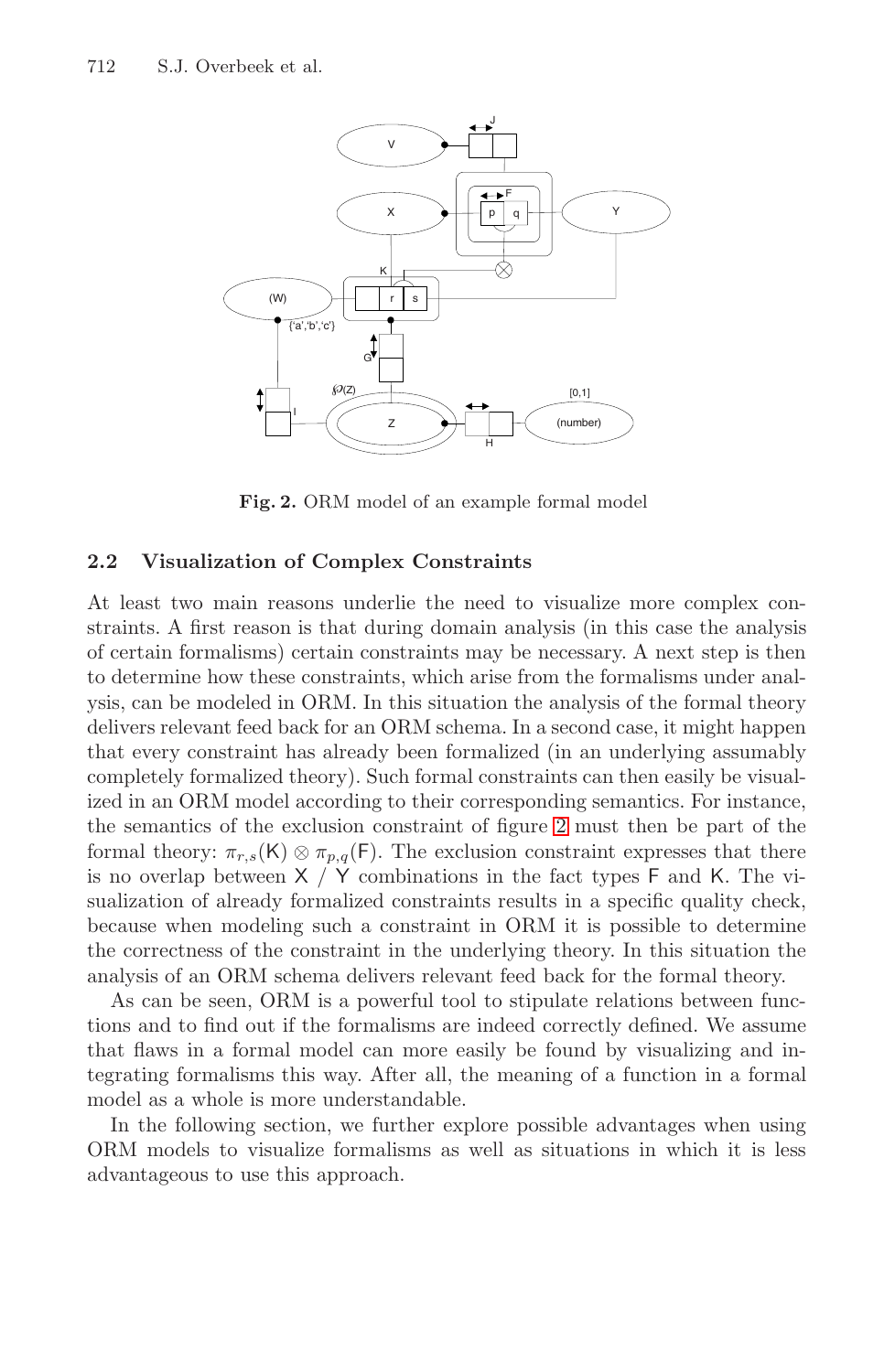### **2.3 Advantages and Disadvantages**

The following list sums up possible adva[nta](#page-1-2)ges of the approach mentioned so far:

- **–** Formalisms such as those discussed in section 2 each require a textual explanation for the reader to be able to interpret them. When these formalisms are visualized, however, additional text is not required provided that the reader understands ORM.
- **–** Interrelationships between functions are visible in an ORM model by means of fact types and roles. The textual formal model of section 2 does not provide insight in these interrelationships.
- **–** In an ORM model it is immediately obvious which instances of an object ty[pe](#page-9-1) play the most roles in fact types compared to other object types. This may be useful to identify the most important concept of the formal model as a whole.
- **–** When creating an ORM model deficiencies in the formalisms may come to light. This is caused by activities such as the appliance of constraints, the modeling of fact types and by studying the overall ORM model. When a deficiency in a formalism is discovered, the formalism is corrected leading to a modification of the ORM model.
- **–** Hofstede and Proper [2] have formalized ORM in set [th](#page-9-6)eoretic, logical based and category theoretic variants. This makes ORM a modeling language with a well-defined syntax and semantics. It is natural to use ORM to visualize textual formalisms of the aforementioned v[ar](#page-9-1)iants.
- **–** ORM has a long running affiliation with domain modeling involving varied, often non-technical domain experts. This implies that stakeholders able to interpret ORM have different (and not only technical) backgrounds. This makes the eventual visualizations of formalisms more comprehensible for a broader audience than only technical or mathematical domain experts [7].
- **–** Finally, ORM is a richer modeling language, meaning that it is suited to the visua[liz](#page-1-2)ation of more complex formalisms. This is in contrast with e.g. the Entity Relationship (ER) family of data modeling techniques [2].

There are, of course, situations in which our approach is a less obvious choice. Such possible situations can be explained as follows:

- **–** When the number of sets and functions in a formal model are low, the added value of ORM as a visualization tool is considered negligible.
- **–** The functions of section 2 show which sets are involved in the specific functions. It is probably not obvious to use ORM when the actual semantics of a function leads to difficult processes to actually populate a typical fact type with instances. In other words, ORM can be perfectly used to visualize sets together with their instances which play a role in certain fact types. The process to create set instances is not always straightforward. Such processes leading up to the creation of instances can not be shown easily with ORM, though.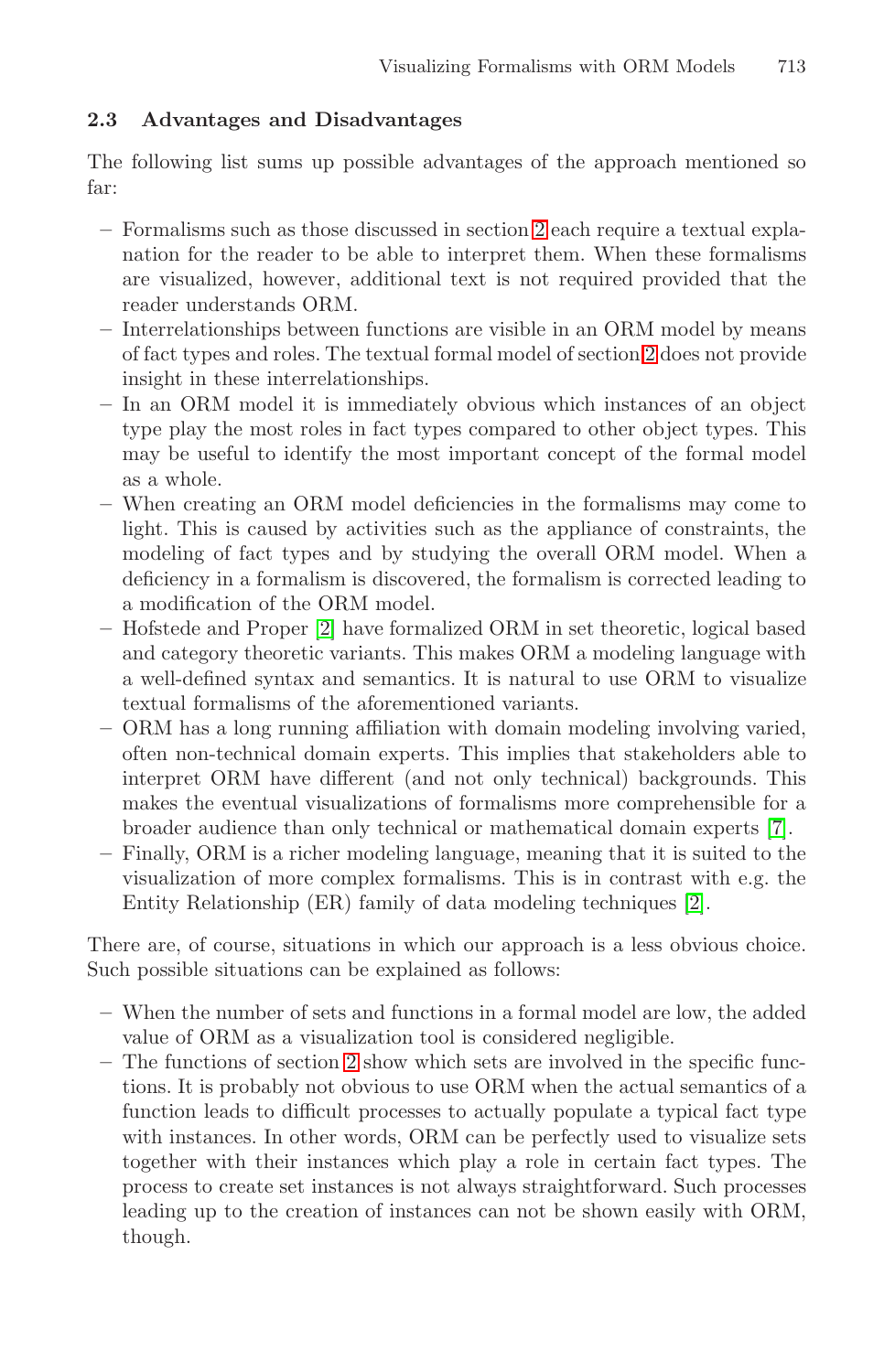In the following section we explain how we have materialized the approach discussed so far in the development of a formal model concerning *properties* of *knowledge intensive tasks* as elaborated in [8].

## **3 Application: ORM Model of Knowledge Intensive Task Properties**

I[n \[](#page-6-0)8], a formal model has been developed that consists of a characterization of knowledge intensive tasks based on task properties. We un[der](#page-6-0)stand a knowledge int[en](#page-5-0)sive task to be a task for which acquisition, app[lic](#page-5-0)ation or testing of already applied knowledge is necessary in order to successfully fulfill the task. Therefore, a trichotomy of three different task *types* has been elaborated: an *acquisition* task type, a *synthesis* task type and a *testing* task type. Each knowledge intensive task type is characterized (and can be distinguished) by their specific properties.

The knowledge intensive task properties are described in a formal way by using set theory. Table 1 shows the functions included in the present formal model, together with a short explanation of each function. The formal model of table 1 is visualized in figure 3. Strikingly enough, the ORM model of figure 3 shows that elements of the *knowledge assets* object type play the most roles in fact types compared to the other object types. It can be concluded that the knowledge asset is a very important concept of the formal model as a whole. These *assets* are tradeable forms of knowledge, i.e. knowledge that is exchangeable between actors. This may include knowledge obtained by viewing a Web site or a document or by conversing with a colleague. When an instructor explains to a



<span id="page-5-0"></span>**Fig. 3.** ORM model of knowledge intensive task properties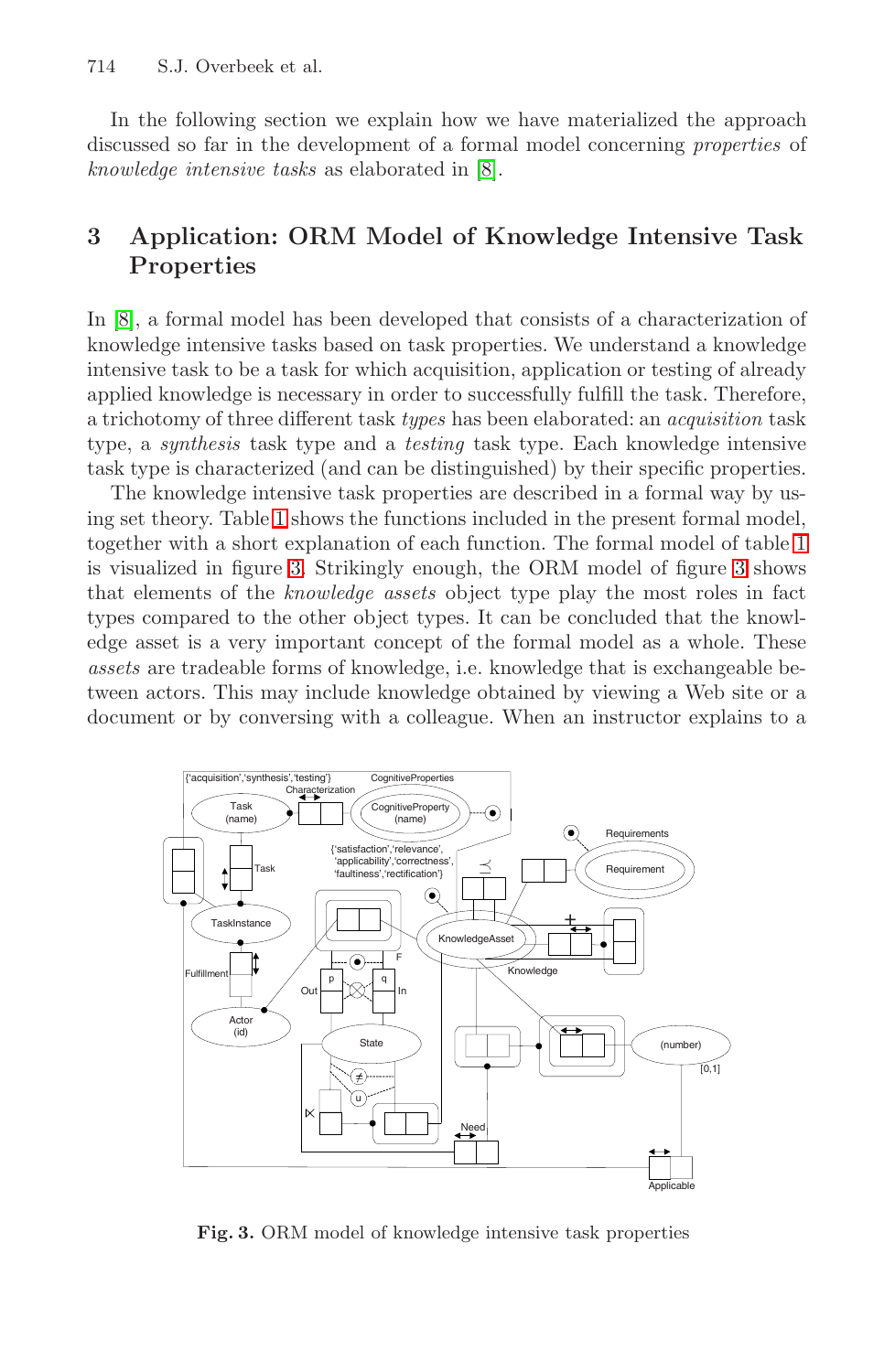<span id="page-6-0"></span>

| Function                                                                                    | Explanation                                                                                                                                                                                                                                                                                                                                                                                                                                                                                                                                                                                                                                                                           |
|---------------------------------------------------------------------------------------------|---------------------------------------------------------------------------------------------------------------------------------------------------------------------------------------------------------------------------------------------------------------------------------------------------------------------------------------------------------------------------------------------------------------------------------------------------------------------------------------------------------------------------------------------------------------------------------------------------------------------------------------------------------------------------------------|
| Task : $TT \rightarrow T\mathcal{A}$                                                        | $Task(i) = j$ expresses that task instance i is of the type j.                                                                                                                                                                                                                                                                                                                                                                                                                                                                                                                                                                                                                        |
| Fulfillment : $TT \rightarrow AC$                                                           | Fulfillment(i) = a expresses that task instance i is fulfilled by<br>$\arctor a$ .                                                                                                                                                                                                                                                                                                                                                                                                                                                                                                                                                                                                    |
| Characterization : $TA \rightarrow \wp(CP)$                                                 | Characterization(j) = C expresses that task type j is<br>characterized by the cognitive properties $C$ .                                                                                                                                                                                                                                                                                                                                                                                                                                                                                                                                                                              |
| Need : $AS \rightarrow (\wp(KA) \times KA \rightarrow [0,1])$                               | $\textsf{Need}_t(\mathcal{S}, k)$ is interpreted as the residual need for knowledge<br>asset $k$ (sometimes also called a knowledge item) of an actor<br>in state t after the set $S$ has been presented to an actor.<br>Here, $t \in \mathcal{AS}$ , $k \in \mathcal{KA}$ and $\mathcal{S} \subseteq \mathcal{KA}$ . The set S can be<br>interpreted as the personal knowledge of an actor (also called<br>a knowledge profile). Need $_k(\mathcal{S}, k) = 0$ means that an actor<br>has no need for knowledge asset k while in state t. The<br>expression $\text{Need}_t(\mathcal{S}, k) = 1$ shows that an actor has maximum<br>need for knowledge asset $k$ while in state $t$ . |
| $\ltimes : A\mathcal{S} \times \mathcal{K} \mathcal{A} \rightarrow \mathcal{A} \mathcal{S}$ | When actor a in state t experiences knowledge asset $k$ , then<br>this actor will end up in a new state $t \ltimes k$ .                                                                                                                                                                                                                                                                                                                                                                                                                                                                                                                                                               |
| In, Out : $AS \rightarrow (AC \rightarrow \wp(KA))$                                         | If the input of actor $a$ in state $t$ comprises knowledge assets<br>K, then this is shown by $lnt(a) = K$ . Ditto when output<br>of knowledge is concerned.                                                                                                                                                                                                                                                                                                                                                                                                                                                                                                                          |
| Applicable : $\mathcal{TI} \times \mathcal{KA} \rightarrow [0,1]$                           | The applicability of knowledge asset $k$ for fulfilling task<br>instance <i>i</i> is expressed by $\mathsf{Applicable}(i, k)$ . Here,<br>Applicable( <i>i</i> , k) = 0 indicates that knowledge asset k is not<br>applicable for task instance <i>i</i> . Applicable $(i, k) = 1$ indicates<br>that knowledge asset $k$ is fully applicable for task instance $i$ .                                                                                                                                                                                                                                                                                                                   |
| Requirement $\subseteq$ KA $\times \wp(\mathcal{RQ})$                                       | If knowledge asset $k$ meets requirements $R$ while applied in<br>task fulfillment, this is indicated as $(k, R) \in$ Requirement.                                                                                                                                                                                                                                                                                                                                                                                                                                                                                                                                                    |
| $\prec\subset\mathcal{K} A\times\mathcal{K} A$                                              | The notation $k_1 \preceq k_2$ is verbalized as the knowledge in $k_1$ is<br>contained within $k_2$ .                                                                                                                                                                                                                                                                                                                                                                                                                                                                                                                                                                                 |
| $+: K.A \times K.A \rightarrow K.A$                                                         | The concatenation of e.g. knowledge assets $k_2$ and $k_3$ can be<br>shown as $k_2 + k_3$ .                                                                                                                                                                                                                                                                                                                                                                                                                                                                                                                                                                                           |

**Table 1.** Formal model of knowledge intensive task properties [8]

learner how to drive a car for instance, the explanation may contain valuable knowledge assets for the learner.

Besides relatively basic set-theoretical functions, table 1 includes two more comprehensive formalisms. To be able to interpret the visualization of the function  $\text{In, Out}: \mathcal{AS} \to (\mathcal{AC} \to \wp(K\mathcal{A}))$  in figure 3, it should be noted that this function can be equated to  $\ln$ , Out :  $\mathcal{AS} \to \wp(\mathcal{AC} \times \wp(\mathcal{KA}))$ . The most comprehensive function to visualize, however, is the need function:

$$
Need: \mathcal{AS} \to (\wp(\mathcal{KA}) \times \mathcal{KA} \to [0,1])
$$

To correctly visualize this function, it should be boiled down so that insight is provided in the possible Cartesian products as part of the function. The need function can eventually be represented as:

Need : 
$$
AS \rightarrow (\wp(KA) \times \wp(KA \times [0,1]))
$$

A few complex constraints that have been added to the ORM model have not been explained so far. First, a uniqueness constraint and an inequality constraint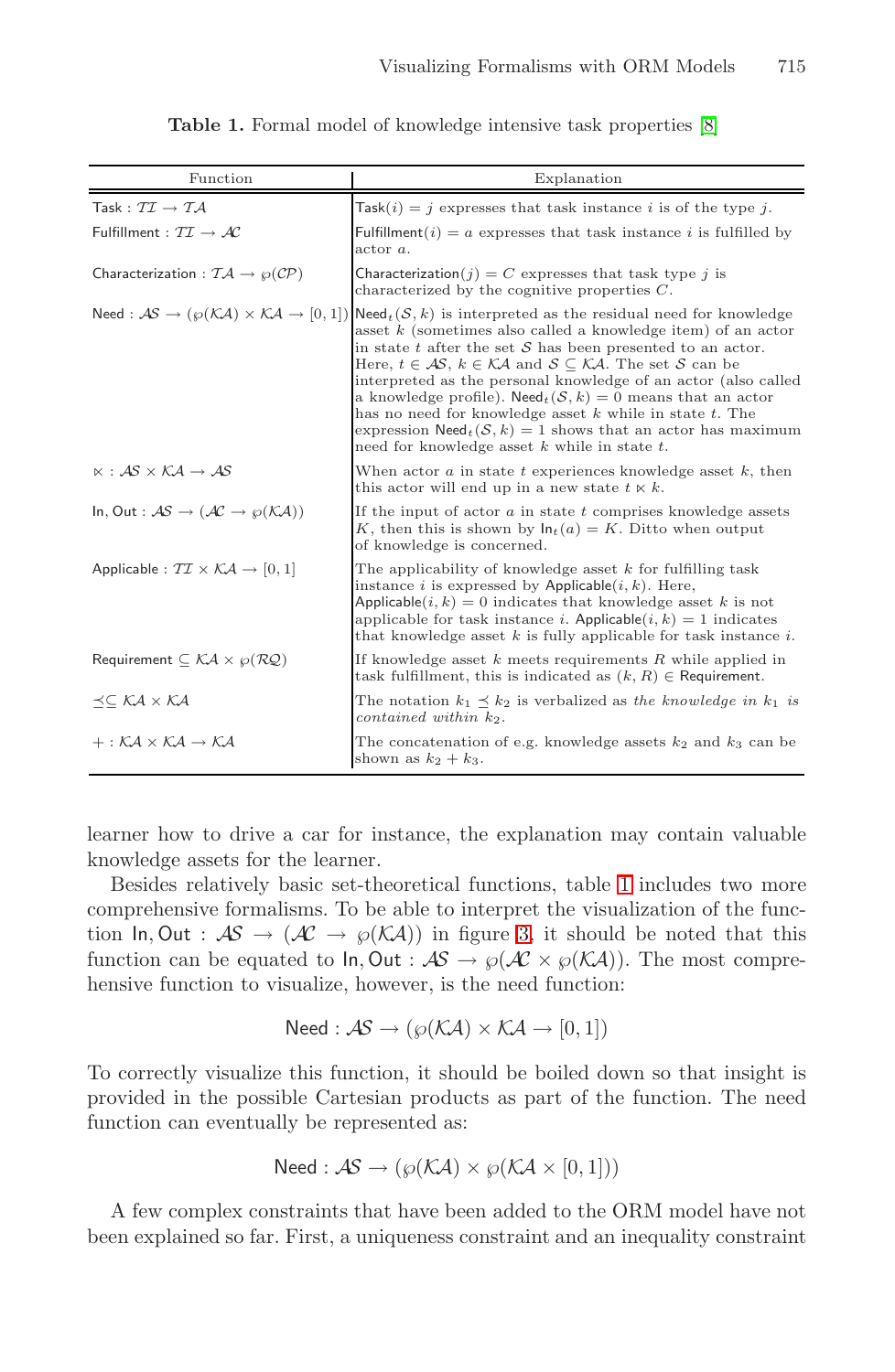over two roles of the 'state change' function denoted by the  $\ltimes$  symbol can be identified. The following population is excluded to demonstrate the effect of the uniqueness constraint:

Pop(
$$
\times
$$
) = { { {t<sub>1</sub>, k<sub>1</sub>}, t<sub>2</sub>},  
{ {t<sub>1</sub>, k<sub>2</sub>}, t<sub>2</sub> }

Note that  $t_1, t_2 \in \mathcal{AS}$  and  $k_1, k_2 \in \mathcal{KA}$ . A population Pop is the formal assignment of a finite set of instances to an object type. In this case, the uniqueness constraint forces that the combination  $t_1$  and  $t_2$  does not occur more than once. The following population is excluded to demonstrate the effect of the inequality constraint:

Pop(
$$
\times
$$
) = { { {t<sub>3</sub>, k<sub>1</sub>}, t<sub>3</sub>},  
{ {t<sub>3</sub>, k<sub>2</sub>}, t<sub>3</sub> }

Here,  $t_3 \in \mathcal{AS}$ . The combination of these constraints on the same roles enable that a state change from one state to another state cannot occur twice and a state cannot remain the same state (after a state change).

The exclusion constraint on the input and output fact types together with the total role constraint are also peculiar constraints. For instance, the following combination of populations is excluded due to the exclusion constraint:

Pop(In) = {{{a, K}}, t} and Pop(Out) = {{{a, K}}, t} 

Here,  $t \in \mathcal{AS}$ ,  $a \in \mathcal{A}$  and  $K \subseteq \mathcal{KA}$ . This constraint forces that, while in a certain state t, actor a cannot receive as well as broadcast some set of knowledge items K at the same time. The total role constraint on the input and output fact types forces that all the instances of object type F combined should be involved in role  $p$ , role  $q$  or in both roles. This implies that there must be instances that play role  $p$  and  $/$  or  $q$  if object type  $\mathsf F$  also contains instances. Otherwise, the population of the fact types related to the input and output functions is incomplete.

Now that a materialization of the ideas to visualize formalisms by means of ORM has been elaborated, we would like to discuss how our approach relates to others. Therefore, an analysis and comparison of other relevant work is made in the following section.

## **4 Other Approaches**

The work of Harel [9] shows how formalisms can be visualized by using *higraphs*. Higraphs are diagrams that provide a powerful and concise way of visualizing set-theoretical formalisms, extended with the ability to visualize the Cartesian product of sets and the relationships between sets. An immediate consequence of introducing such an additional diagramming technique is that its interpretation must be learned by the reader before it can be used in practice. In contrast, an audience that is already capable of understanding ORM is immediately able to understand our visualizations of set-theoretical formalisms instead. Like ORM, the higraph models also have a formal (non-graphical) syntax and semantics.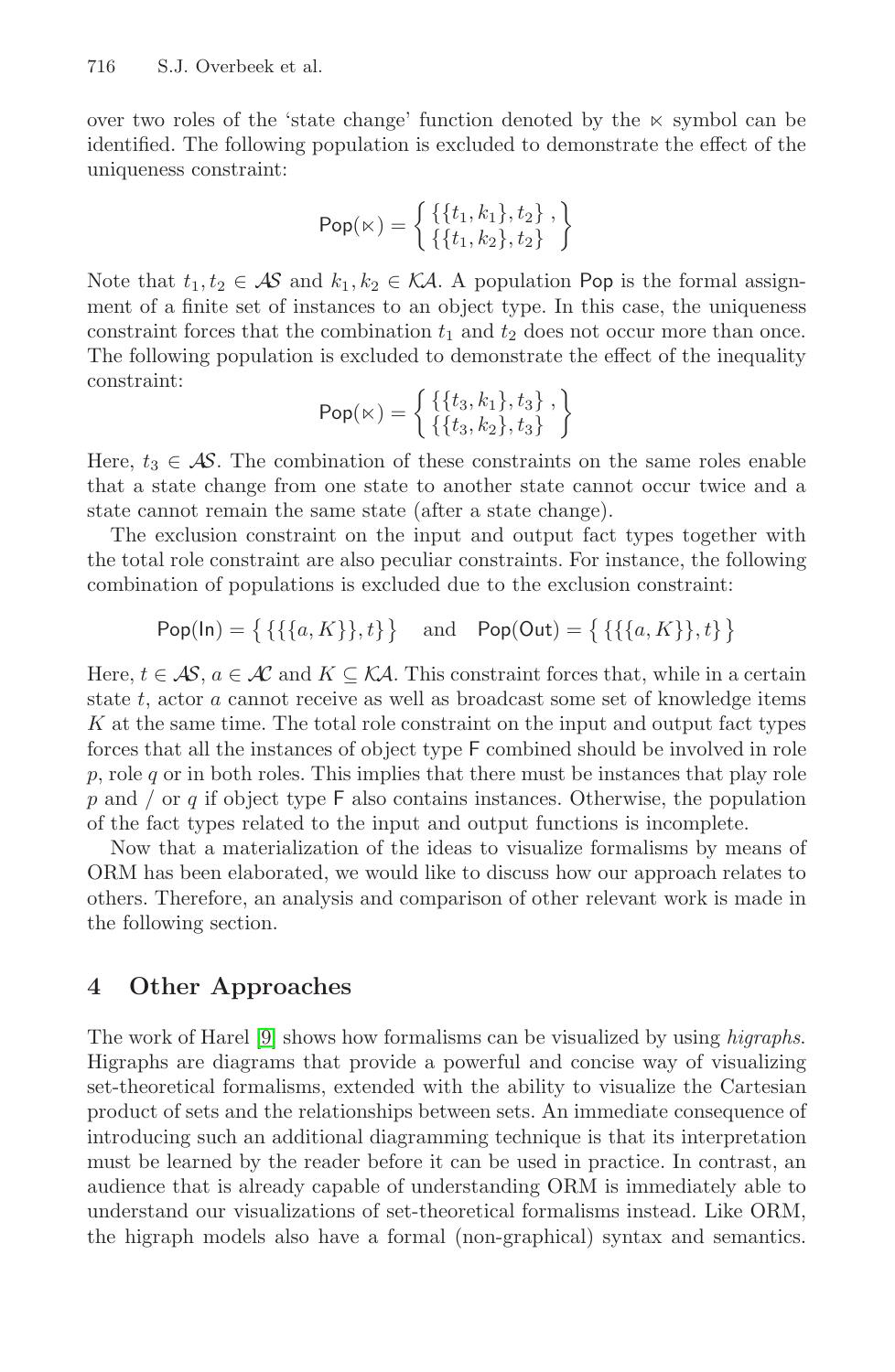An ad[vanta](#page-3-1)ge of higraph models is that they are mainly aimed at visualizing set-theoretical formalisms, which make the resulting diagrams very clear and concise. However, this makes it a less suitable diagramming technique for other types of formal[ism](#page-9-7)s. Besides utilizing it for visualizing formalisms, ORM is a conceptual modeling language suitable for a broad range of applications. Amongst these are the ability to represent conceptual database schemas, the visualization of business rules and even the visualization of enterprise architectures [7]. As is explained in section 2.2, ORM is equipped with the ability to extend the resulting model with an extensive variety of constraints (also based on formal foundations). This is something which higraphs lack.

Sometimes the advantages of both visual formalisms and textual formalisms are clearly combined in one effort [10]. Here, visual formalisms are used to create specifications of reactive systems combined with formal verification and program transformation tools developed for textual formalisms. A tool is presented that automatically produces statechart layouts based on information extracted from an informal specification. Statecharts are extended finite state machines used to describe control aspects of reactive systems. The tool presented is also capable of translating the statecharts to specifications in t[he](#page-1-2) Z language. Z is a formal notation based on set theory and predicate logic. Due to these differentiations the tool cannot be utilized for an audience that is more interested in the relations between textual and visual formalisms in a broader way. As a consequence, one can utilize the tool if textual formalisms in Z and visual statechart formalisms are present. When one would like to visualize textual formalisms as part of theoretical frameworks based on set theory in general (and when one is not specifically focussed on the development of reactive systems) the tool is less suitable. When the latter is the case, the described method of section 2 is more suitable as a way to relate textual with visual formalisms. On the other hand, our approach may be less suitable for the visualization of formal frameworks based on a more specialized formal language.

### **5 Conclusions and Future Work**

This paper describes how set-theoretical formalisms can be visualized by means of ORM. Several examples of possible textual formalisms [are](#page-9-6) discussed and then visualized forming an overall visual model. An application of the approach that has already been successfully practised in earlier work is elaborated. This application concerns a theoretical framework consisting of knowledge intensive task properties and shows how the approach to visualize formalisms with ORM can be materialized. Finally, other approaches to visualize formalisms are discussed and compared to our approach.

An obvious possibility for future research is the application of ORM for visualization of e.g. formal architecture principles as part of enterprise architectures [7]. The idea here is that formalization by ORM, when properly and systematically performed, may also lead to better analysis of certain patterns of meaning underlying enterprise architecture principles. This should lead to improvement of